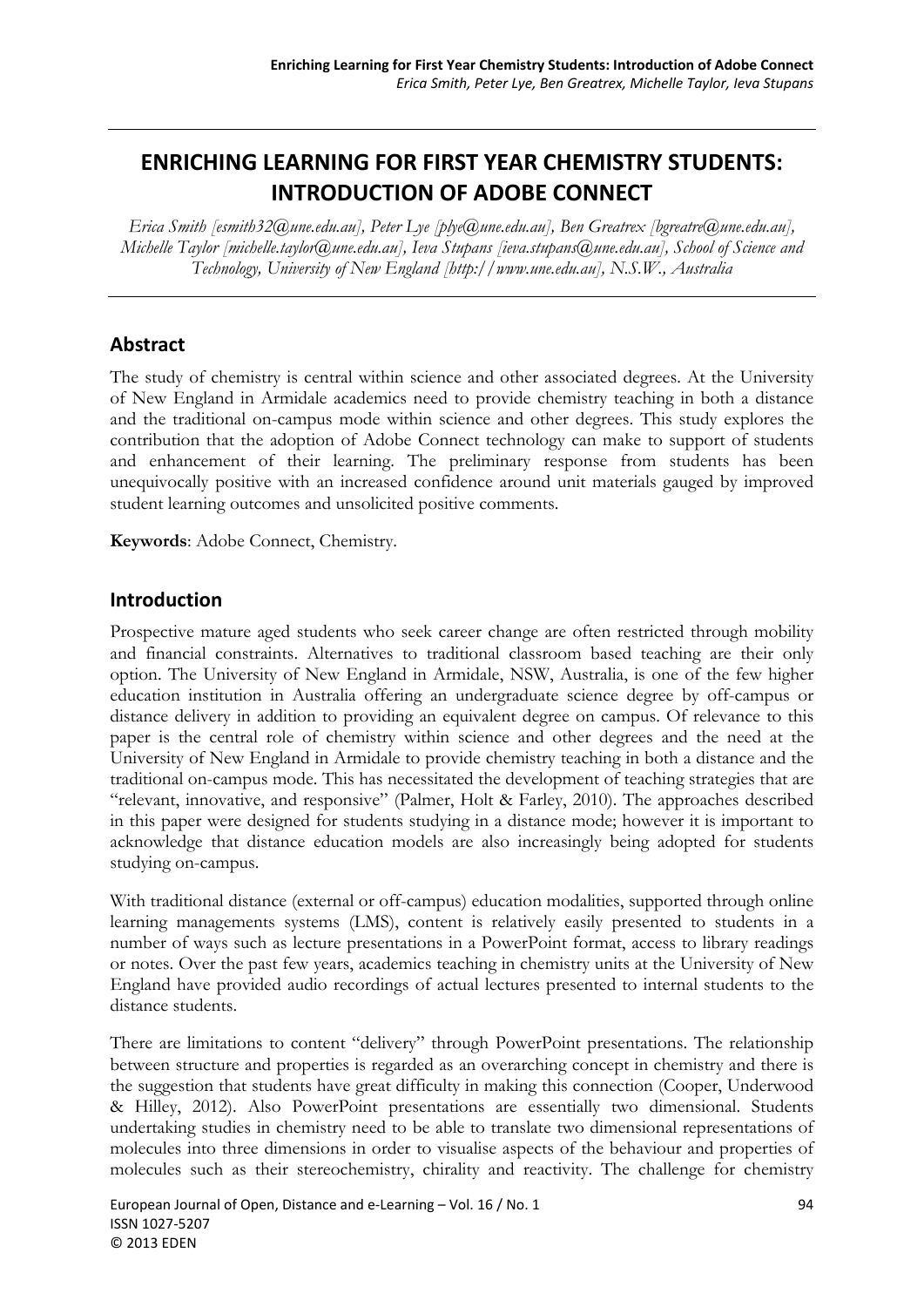academics is to provide to those students who may be accessing any written or PowerPoint style learning materials for Chemistry units materials which enable students to visualise molecules in three dimensions. Second, a somewhat related issue has been identified by a recent European Union working group summarising the ten key innovations required in chemistry education. The report referred to the "the uniqueness of chemistry" and the notion that academics need to develop visualisation approaches which foster student confidence to constantly shift between the required macromolecular, sub-micro and symbolic representations required (Eilks & Byers, 2010).

More recently, at the University of New England, special purpose recordings of lectures have been introduced that include live screen capture of the lecturer's "pointer" and any written work presented, i.e., real-time working of the problems as provided to the on-campus face to face students during regular lectures and tutorials. These recordings provide a framework, in addition to access to PowerPoint lecture slides and audio recordings, which enables off campus students to navigate unit learning materials as if they were participating in face to face sessions. These recordings therefore have the potential to partly address issues identified in previous Australian work comparing recorded lectures with actual face to face lectures, which highlighted an acknowledgment by students, that students attending lectures have some advantages inherent in the face to face mode including the opportunity to ask questions and be motivated, but also interestingly viewing whiteboard diagrams (Panther, Mosse & Wright, 2011) which could include calculations and worked examples.

University of New England chemistry academics have trialled the introduction of "at the desk" special purpose recordings of lectures and tutorials using Adobe Connect software. This software had been adopted across the university to facilitate synchronous online communication between students and staff and was supported by information technology staff and resources. Adobe Connect software combines audio capture with a webcam stream, document sharing with annotations, a digital whiteboard and screen sharing in tiles that may be dynamically resized to focus student attention. When used in combination with a stylus, tablet and webcam, the program allows preparation of recordings in which key concepts, such as stereochemistry, can be explained and related problems worked through, in much the same manner as academics may do during a live lecture on a white board or with molecular models. Reference to macromolecular, sub-micro and symbolic representations can be developed outside the prearranged structure of PowerPoint slides. Adobe Connect software allows the recording of high quality audio and video, which can be customised to the needs of students and made available as a file download or stream. These recordings do not merely replicate what is done in the lecture but 'value add' to the learning process.

This study explores the contribution that the adoption of Adobe Connect (or similar) technology can make to support of students and enhancement of their learning. The preliminary response from students has been unequivocally positive with a reduction in both the number of questions asking for clarification of concepts asked via online forums and an increase in student satisfaction and confidence with unit material gauged by improved student learning outcomes and unsolicited positive comments.

## **Project Description**

The units that were used for comparison purposes were first year units taught in second semester of 2010 and 2011 at the University of New England, NSW, Australia. There were a total of 258 students enrolled in 2010 and 350 students in 2012 in these second semester chemistry units. The learning and teaching approaches in both years were similar, except for the additional Adobe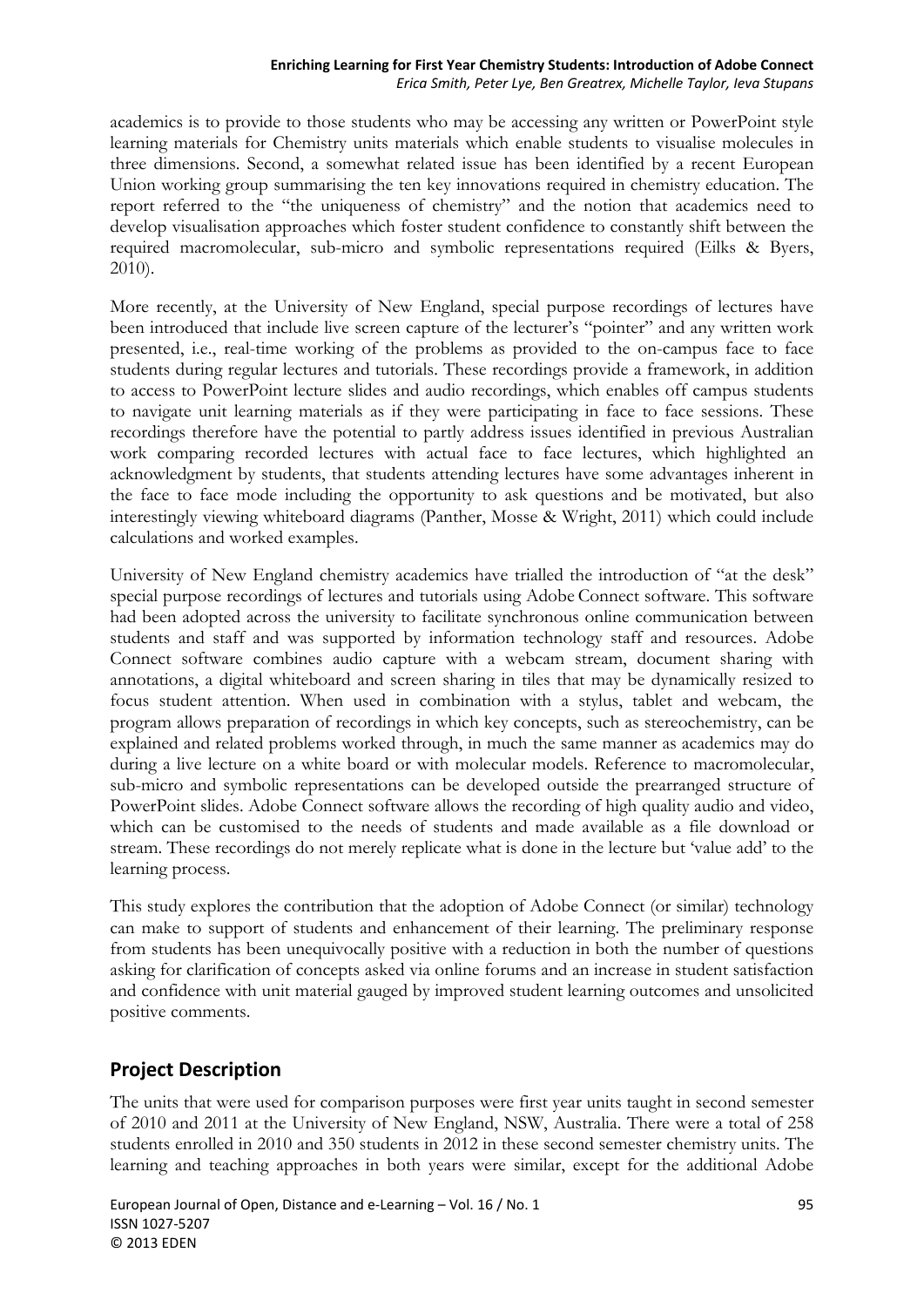Connect recordings provided in 2011. The lectures were delivered by experienced university instructors who in the case of Adobe Connect recordings were also responsible for their production. The Adobe Connect recordings provided were of approximately 50 minutes duration each, one recording corresponded to the content in one lecture. Access to recordings was provided to students in an online LMS. On campus students completed a three hour practical class each week; whereas distance students completed practical classes during mandatory residential schools for which students come to classes on campus. Students are assessed on the basis of performance in four online quizzes, four short written assignments, practical class laboratory reports and their final end of semester exam. The LMS for the units support discussion pages which enable questions and answers to be posed by both staff and students. Students are provided support for exam preparation by provision of previous exam papers, questions around the solutions to these previous exam papers are posed and answered on the discussion pages.

### **Evaluation Methods**

The evaluation of the impact of introducing the Adobe Connect resources was carried out by an academic experienced in teaching and learning, who was not involved in the unit delivery or assessment, after the teaching and assessment periods were concluded. The evaluation included measures of student success as determined by accessing overall unit marks for each student, in the second semester chemistry unit on two consecutive offerings of the unit, one prior to the introduction of the Adobe Connect recordings, and one after the Adobe Connect recordings were included in the online materials to which students had access. Assessment for the two units was considered to be of similar standard, with several questions in the final exam almost identical in both years. Marks achieved in the first semester chemistry units and marks achieved in the second semester biology units in the same two years were also accessed. There were no significant alterations to unit delivery in the case of either the biology or first semester chemistry unit. There was no attempt to separate unit marks of distance and on campus students. Both groups of students had access to the same online resources. The evaluation also included comparison of student success on one specific question for each student, in the second semester chemistry unit on two consecutive offerings of the unit, one prior to the introduction of the Adobe Connect recordings, and one after the Adobe Connect recordings were introduced.

The second evaluation approach was to collate and analyse all student and staff commentary from the online discussion hosted within the LMS for the same offerings of the unit. Commentary was analysed through manual coding processes involving sorting; reading through information to make general sense; recording of thoughts about the data and organising material into categories (Strauss & Corbin, 1998). Selected quotes which illustrated these categories were identified.

### **Results**

Mark distributions for second semester first year biology, second semester first year chemistry and first semester, first year chemistry for 2010 and 2011 are shown in Figure 1. The data (Panel B) indicate that student marks in 2011 as compared to 2010 for second semester first year chemistry are shifted such that a greater percentage of students passed the unit and overall marks were higher. No such shift between 2010 and 2011 could be observed for second semester first year biology (Panel A) or first semester first year chemistry (Panel C) in which there were no Adobe Connect recordings.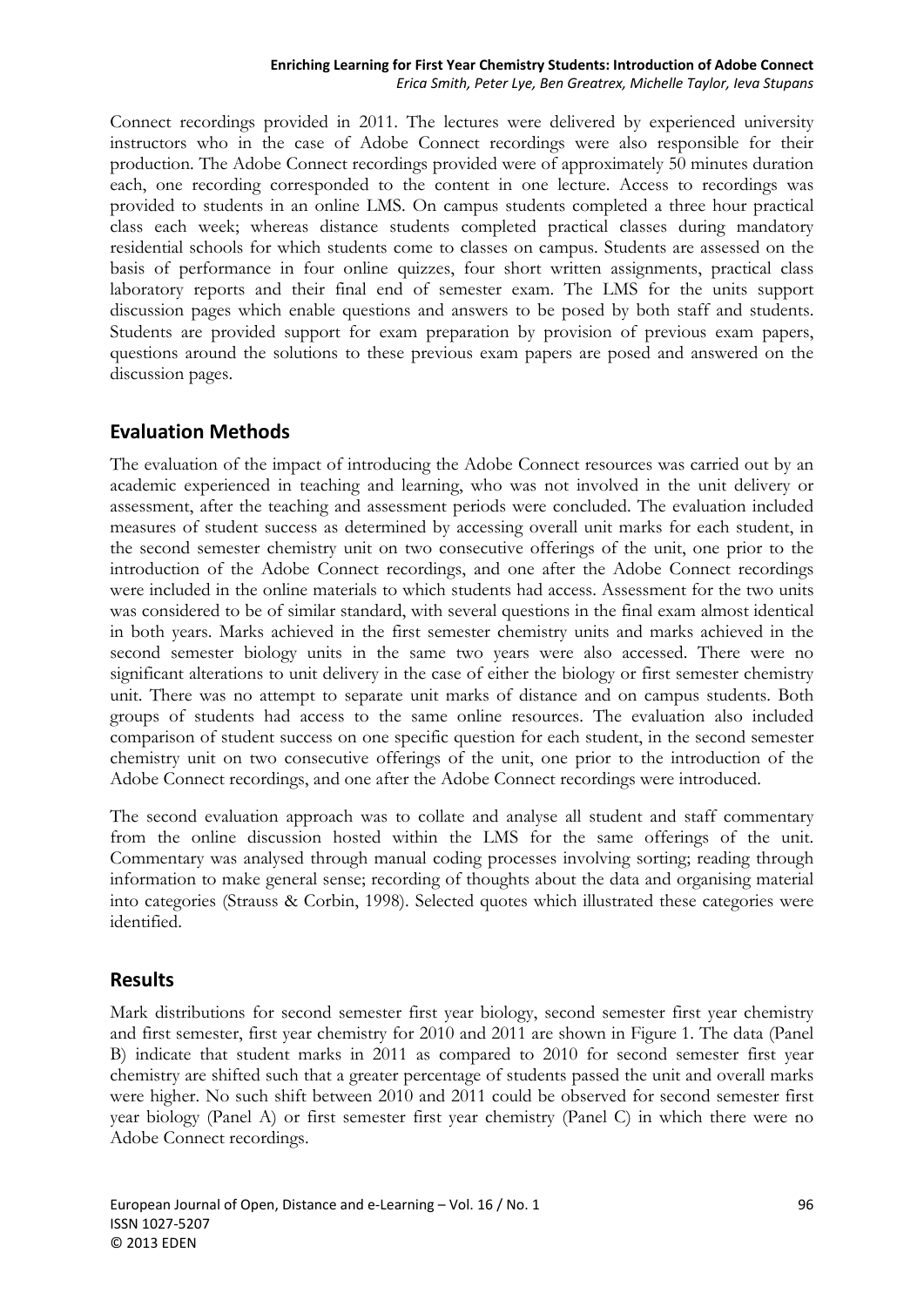#### **Enriching Learning for First Year Chemistry Students: Introduction of Adobe Connect** *Erica Smith, Peter Lye, Ben Greatrex, Michelle Taylor, Ieva Stupans*





Mark distributions for a specific question, very similar in both years and of a problem solving nature, in the second semester chemistry unit on two consecutive offerings of the unit shown in Figure 2 indicated a shift to a greater percentage of students in the unit achieving higher marks for that question.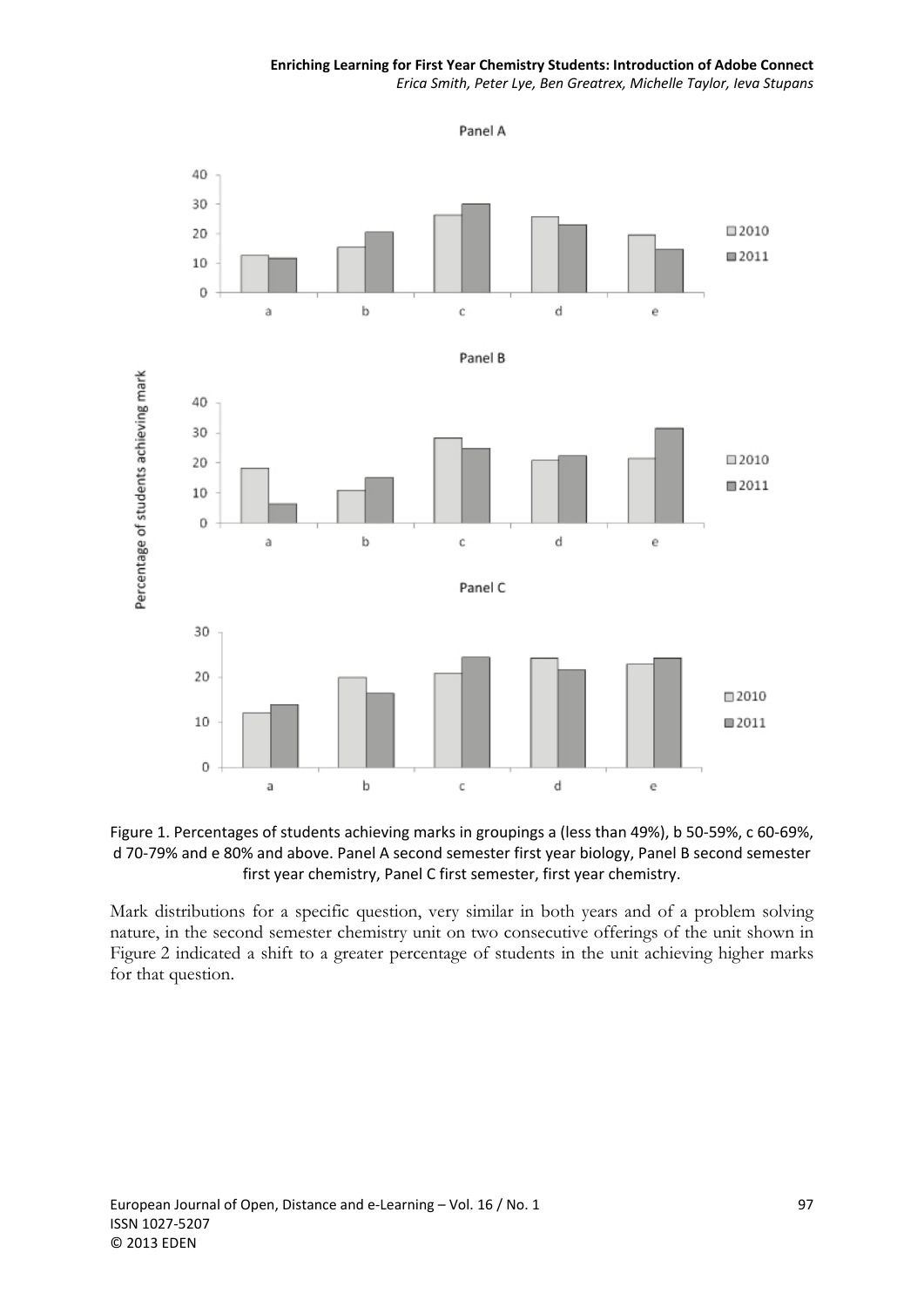

Mark (/100) achieved for one individual question

#### Figure 2. Percentages of students achieving mark (/100) in groupings for one individual (almost identical) question in the second semester chemistry unit on two consecutive offerings of the unit

An analysis of student and staff comments from discussion pages in second semester chemistry 2010, prior to the introduction of the Adobe Connect resources, revealed two categories of questions and comments. The first of these included questions or comments that could be described as "housekeeping" such as dates for submission of pieces of work, or comments such as "*Not meaning to be picky again but I've noticed that the Unit Outline isn't anywhere in the course content... help?*".

In the second category were those which sought clarification of content. The following quote (from one of the academics teaching in the unit) from the discussion page indicates the complexity of answering one of these questions in a verbal format, trying to explain chemistry concepts in words rather than through three dimensional visualizations.

*"The structure on slide 11 is trans because the methyl and ethyl groups are on opposite sides of the ring structure. The ring on the slide is coming out of the page at you, i.e., it is perpendicular to the plane of the page. So in this representation the ethyl is sticking up and the methyl is sticking down. If the ring is drawn in the plane of the page, then a trans isomer would have dashed lines (into the page) for methyl and solid line (out of the page) for ethyl (or vice versa), and a cis would have either both with dashed bonds or both bold bonds."* 

Similarly the following quote also from one of the academics teaching in the unit

*"Something that might help, when you do a catalytic hydrogenation, the H's add to the same side of a double bond. If you are making a straight chain alkane it has no real stereochemical effect as there can then be rotation about the sigma bond anyway. However if you add them onto a ring, as they add from the same side and you get a cis addition."* 

also illustrates this point.

An analysis of student and staff comments from discussion pages in second semester chemistry 2011, post to the introduction of the Adobe Connect resources again revealed two categories of questions and comments. "Housekeeping" questions were focussed on access to the Adobe Connect recordings, such as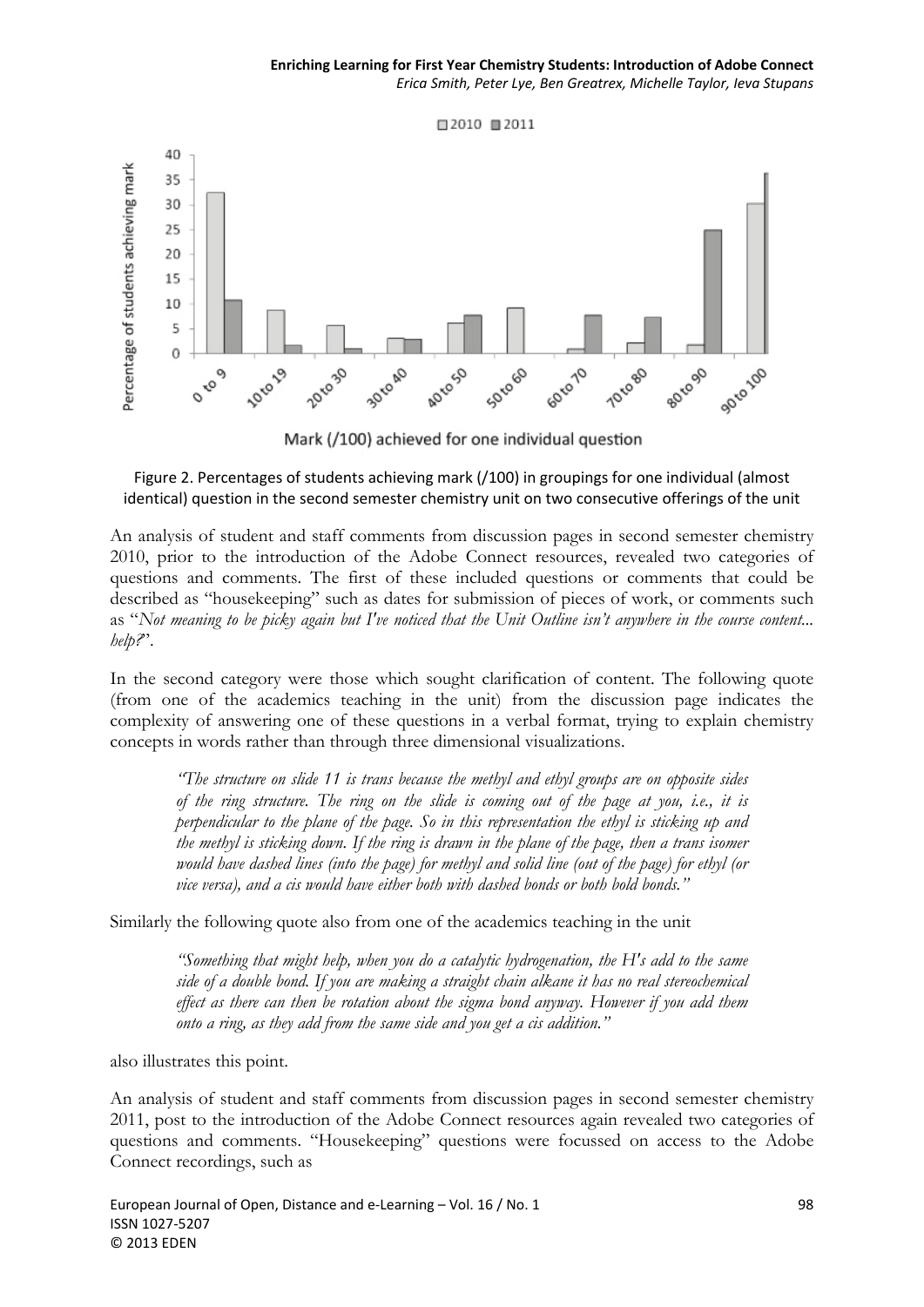*"When the page that asks for my login etc comes up, it also has 'my profile, help and logout' – it looks more like a page that you might use as a teacher."* 

and

*"Currently the computers in the Library are using an old version of Flash. Therefore they are unable to play the lecture recordings. I've talked to the Library IT people and this should be fixed in a day or so." (staff comment)* 

The second category were mainly student commentary around the use of the Adobe Connect, such as

*"I just wanted to offer some positive feedback too. These make a difference to me; they are so much easier to follow. I am sure for those like me who are short of time appreciate the concise presentation too!"* 

*"I am looking forward to using it especially for stereochemistry as it is very 3D oriented ... so I can use the video to show you guys" (staff comment)* 

*"LOVE IT LOVE IT LOVE IT LOVE IT LOVE IT!" (student emphasis)* 

*I find that being able to see things indicated/underlined/circled etc means that I always know exactly what is going on and I don't have those moments of losing the thread……I grasp things much more easily as I get the flow of thought, and not having those mini-moments of figuring out what is being indicated in the lecture theatre allows me to follow the processes and things make sense substantially faster.* 

*Thanks for introducing this. Did I mention I love it?"* 

It appeared that after the introduction of Adobe Connect recordings students were able to clarify concepts through review of these recordings. In 2011, in the previous semester the students had studied the first semester chemistry unit without the Adobe Connect recordings and were thus reporting on their view of the difference that the Adobe Connect recordings made. There were only two negative comments, essentially regarding the incompatibility of the Adobe Connect with IPads.

### **Discussion**

The unit's teaching staff had already introduced recorded audio lectures; however these are not always of high quality and may have background noise. Based on the analysis of the mark distributions collected in this study, that is – mark shifts in the unit which had introduced recorded lectures and tutorials using Adobe Connect software as compared to other units which had not; mark shifts for one individual question in the two years being compared and an analysis of all discussion board comments we conclude that the introduction of recorded lectures and tutorials using Adobe Connect software has enriched learning and improved student learning outcomes for students taking those units. The use of the Adobe Connect software and its effects on student learning has also demonstrated to staff how the different design of online teaching can be fed back into improving face to face lectures.

It is acknowledged that clear communication and explaining concepts in multiple ways is associated with student satisfaction in face to face teaching interactions (Moore & Kuol, 2007; reviewed Gruber et al., 2012). The recorded lectures and tutorials using Adobe Connect software provided opportunity for the academics teaching in this unit to provide insights into the lecture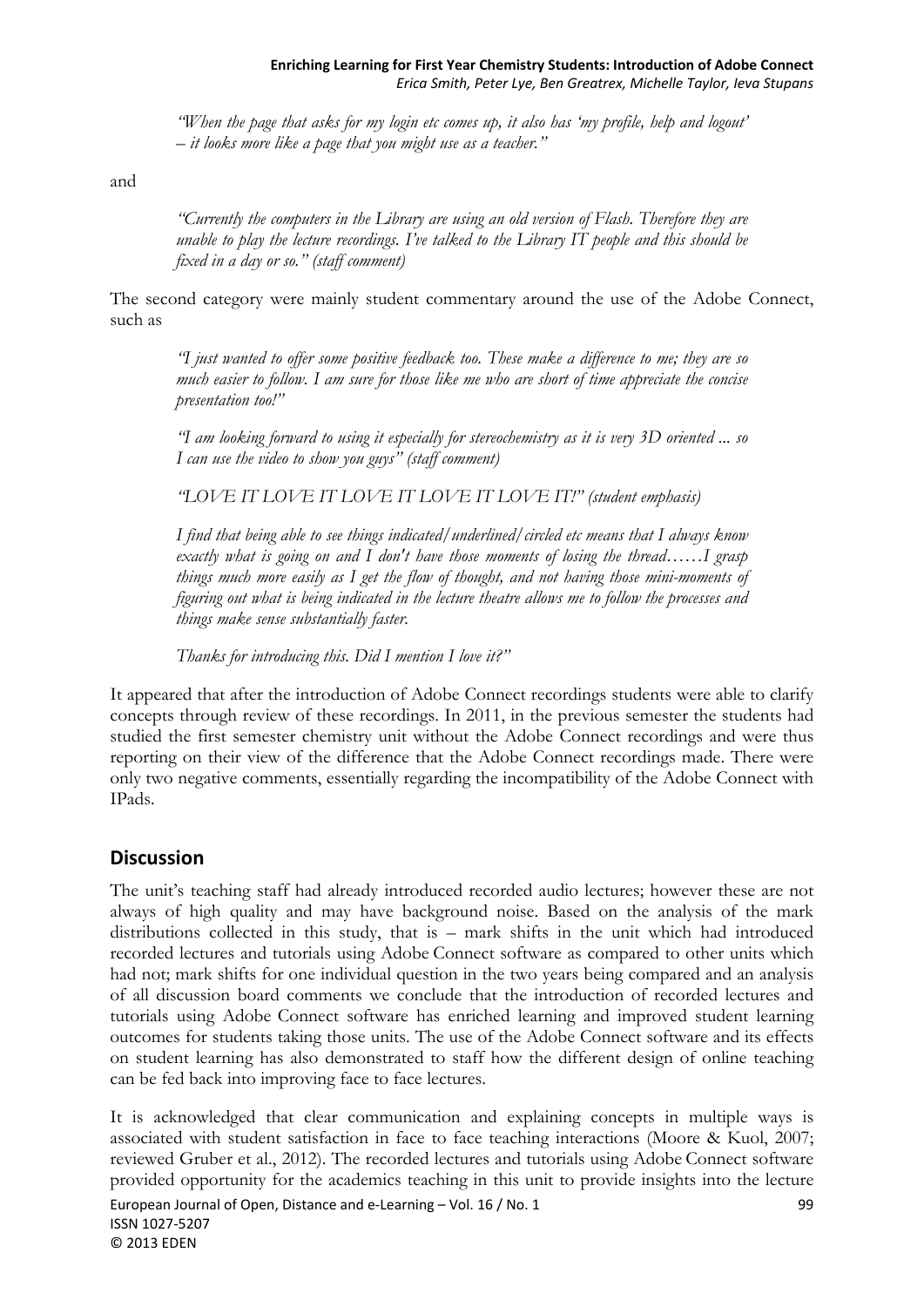materials to those students accessing these resources in a manner perceived as being different from those provided through the recorded traditional lectures. The Adobe Connect recorded lectures, provided opportunity for teacher repetition, slow explanations in multiple ways and the opportunity to demonstrate the process of problem solving.

The value of the tutorials and lectures recorded with Adobe Connect requires further investigation. First, nonverbal immediacy, that is "psychological closeness" (Mehrabian, 1968) behaviours that communicate liking, such as variety in vocal pitch, loudness, tempo, smiling, leaning toward a person, face-to-face body position, decreasing physical barriers between themselves and their students were not interrogated in this work, however anecdotally staff members reported preparing the Adobe connect sessions in a comfortable and relaxed manner in contrast to that of recording lectures concurrently being delivered to on campus students. Previous work has shown that student perceptions of teacher nonverbal immediacy were positively correlated with students' engagement in learning (Allen, Witt & Wheeless, 2006) and have suggested that high levels of teacher immediacy function as a means of increasing the motivation of a student to learn, and that such motivation may increase the cognitive mastery of material. Similar results have also been demonstrated in distance environments (Ni & Aust, 2008).

Second, the presentations recorded with Adobe Connect provided a number of additional resources through screen capture, such as close up representations of molecules in three dimensions. Using a program such as ACD/ChemSketch Freeware or Avogadro which allows the manipulation of models, aspects of the behaviour and properties of molecules can be visualised. As opposed to providing a static link to a web object, the lecturer may demonstrate and discuss aspects of any internet or commercial animation adding another dimension to these resources. It has been reported that use of animated stand-alone learning modules for face to face first-year chemistry students has increased student satisfaction however without translation into increased performance in associated tests (Schmid, Yeung, George & King, 2009).

The value of the tutorials and lectures recorded in Adobe Connect, particularly in the context of the expanding distance learning market, requires further evaluation.

#### **References**

- 1. Allen, M.; Witt, P.L. and Wheeless, L.R. (2006). The Role of Teacher Immediacy as a Motivational Factor in Student Learning: Using Meta-Analysis to Test a Causal Model. In *Communication Education, 55(1)*, (pp. 21-31).
- 2. Cooper, M.M.; Underwood, S.M. and Hilley, C.Z. (2012). Development and validation of the implicit information from Lewis structures instrument (IILSI): do students connect structures with properties? In *Chemistry Education Research and Practice, 13(3)*, (pp. 195-200).
- 3. Eilks, I. and Byers, B. (2010). The need for innovative methods of teaching and learning chemistry in higher education – reflections from a project of the European Chemistry Thematic Network. In *Chemistry Education Research and Practice, 11(4)*, (pp. 233-240).
- 4. Gruber, T.; Lowrie, A.; Brodowsky, G.H.; Reppel, A.E.; Voss, R. and Chowdhury, I.N. (2012). Investigating the Influence of Professor Characteristics on Student Satisfaction and Dissatisfaction: A Comparative Study. In *Journal of Marketing Education, 34(2)*, (pp. 165-178).
- 5. Mehrabian, A. (1968). Some referents and measures of nonverbal behavior. In *Behavior Research Methods & Instrumentation, 1(6)*, (pp. 203-207).